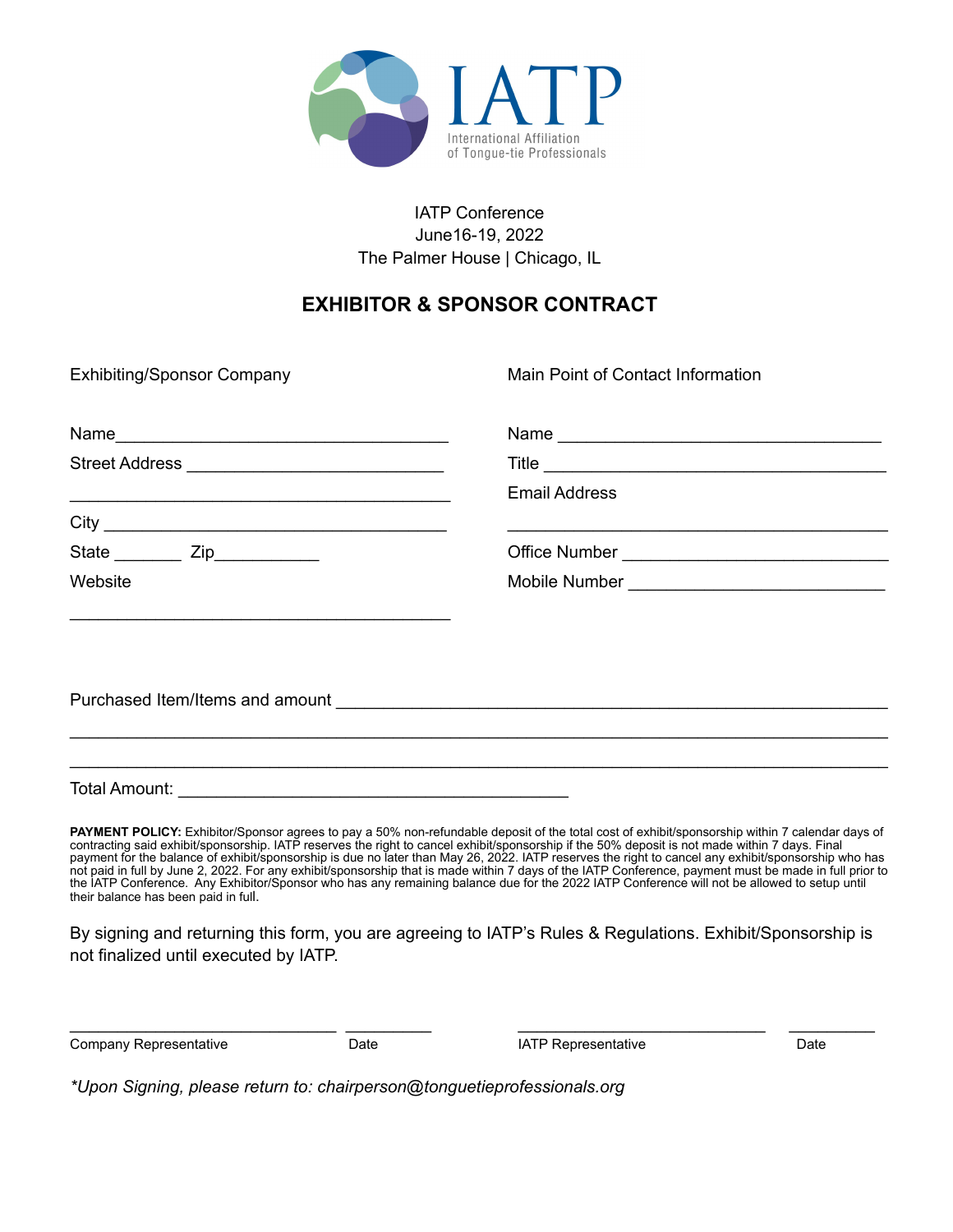# **IATP CONFERENCE EXHIBITOR/SPONSOR RULES & REGULATIONS**

Terms & Conditions for Exhibiting and Sponsoring with the International Affiliation of Tongue-tie Professionals Conference, herto referred to as IATP. These rules and regulations apply to the 2022 IATP Conference, held in Chicago, IL, June 16-19, 2022. IATP reserves the right to remove any Exhibit/Sponsor application for reasons including, but not limited to, the inappropriateness of promoting Exhibitor/Sponsor's product and/or services. As a condition of exhibiting and/or sponsoring, each Exhibitor/Sponsor agrees to observe the rules outlined in this document, and any exhibiting/sponsoring company that does not do so will be subject to whatever action deemed necessary by IATP to correct or prevent the violation.

It is the exhibiting/sponsor company's responsibility to communicate all information regarding rules and policies to all members of the company who will be participating in the IATP Conference, as well as to any agents, contractors, or other personnel authorized or acting on behalf of the exhibiting company prior to and during the IATP Conference. Each Exhibitor/Sponsor agrees to advertise only its products or services.

#### **1. ACCEPTANCE**

IATP reserves the right to reject exhibiting/sponsoring companies whose product or service is not in line with the mission of IATP. IATP will not allow exhibits/advertisements marketing alcohol, tobacco, or firearms, and has the right to reject materials with sexual connotations in questionable taste. IATP also holds the right to refuse exhibiting/sponsor companies that are in direct competition with IATP. This contract should not be misconstrued as an endorsement by IATP of Exhibitor/Sponsor products and services. This contract is binding upon IATP's final acceptance of exhibit/sponsorship.

#### **2. PAYMENT TERMS:**

Exhibitor/Sponsor agrees to pay a 50% non-refundable deposit of the total cost of exhibit/sponsorship within 7 calendar days of contracting said exhibit/sponsorship. IATP reserves the right to cancel exhibit/sponsorship if the 50% deposit is not made within 7 days. Final payment for the balance of exhibit/sponsorship is due no later than May 26, 2022. IATP reserves the right to cancel any exhibit/sponsorship who has not paid in full by June 2, 2022. For any exhibit/sponsorship that is made within 7 days of the IATP Conference, payment must be made in full prior to the IATP Conference.

Any Exhibitor/Sponsor who has any remaining balance due for the 2022 IATP Conference will not be allowed to set up until their balance has been paid in full.

#### **3. CANCELLATION AND WITHDRAWAL:**

All cancellations must be received in writing and submitted to chairperson@tonguetieprofessionals.org. The date the Exhibitor/Sponsor's written request of cancellation is received by IATP will be considered the official cancellation date.

On or before, May 26, 2022: Cancellations made on or before May 26, 2022 will receive a 50% refund of the TOTAL exhibit/sponsorship. If paid in full, 50% of the exhibit/sponsor fee will be refunded. If only a deposit has been made up to

this point, the deposit (up to 50% of total exhibit/sponsorship cost) will be surrendered. After Friday, May 26, 2022: No refund is given.

#### **4. USE OF SPACE:**

All demonstrations, distribution of circulars, or other promotional activities must be confined to the limits of the exhibit space, and must not interfere with adjacent exhibitors or intrude on aisle space. No Exhibitor shall assign, sublet, or share the space allotted without the knowledge and written consent of the IATP. There are no booth shares permitted. Exhibitors/Sponsors shall not under any circumstances distribute any form of materials relating to the exhibit/sponsorship in any area of the conference beyond their exhibit space unless previously approved by IATP.

#### **5. STAFFING OF EXHIBITS:**

No more than three individuals may operate a single exhibit space at the same time. All exhibitor/sponsor personnel must be registered and wear their badge at all times during the conference.

#### **6. FOOD AND BEVERAGE:**

No food and/or beverage may be served without prior permission from IATP and facility.

#### **7. RESTRICTIONS IN OPERATION OF EXHIBITS:**

IATP reserves the right to shut down exhibitors/sponsors which, in the sole discretion of IATP, are in bad taste, are excessively noisy, employ offensive or unprofessional methods of operation, or in any way detract from the quality of the

exhibition/sponsorship, interfere with the other Exhibitors/Sponsors, or are detrimental to IATP's professional image. Exhibitors shall not use their exhibit space or conduct any other convention activities which impugn, demean, or contravene the product, services, or organization of any other Exhibitor/Sponsor. IATP reserves the right to evict any persons or Exhibitors/Sponsors whose conduct is deemed in violation of this agreement, offensive, disruptive, unethical, or undignified; and to prevent the distribution of materials that are in any way incompatible with IATP's standards of decorum, taste, or professionalism. In the event of such restriction or eviction, IATP is not liable for any refunds of rentals or other exhibit/sponsor expenses. Unusual advertising plans and stunts which are designed to attract attention to a particular exhibit must be submitted to IATP one week prior to the conference.

#### **8. FACILITY MEETING SPACE:**

No exhibitor/sponsored meetings, entertainment, or similar activities will be permitted in the hotel, meeting rooms, or other private or public facilities of the hotel without the prior approval of IATP.

#### **9. PROPERTY DAMAGES:**

Exhibitors/Sponsors or their agents shall not in any way damage the building, the booths, or the equipment of the